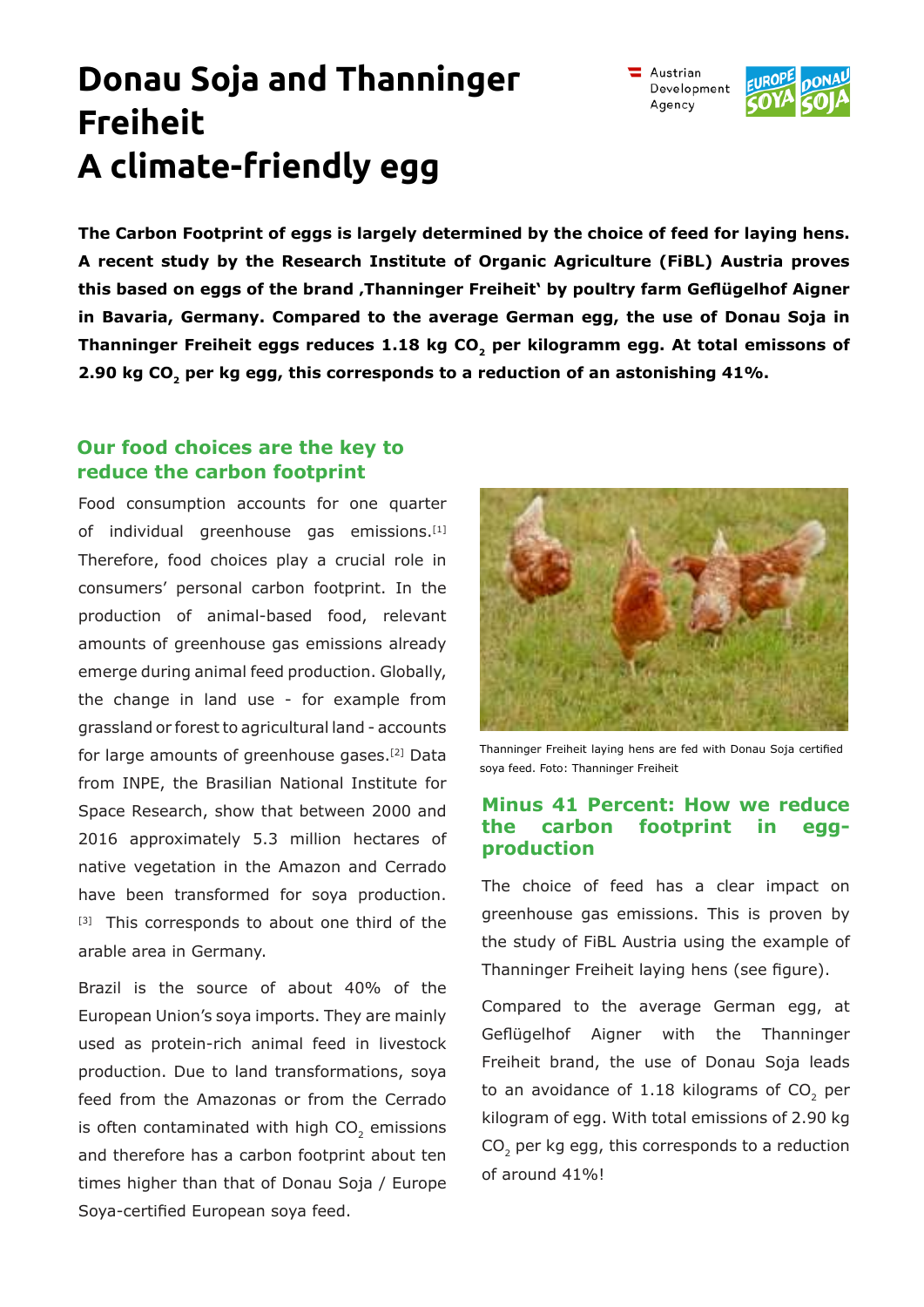#### CO<sub>2</sub> emissions per kg eggs



Figure: GHG potential of 1 kg shell eggs - comparison of Thanninger Freiheit eggs produced from laying hens fed with Donau Soja, free range eggs, versus German average eggs produced from laying hens fed with soya from overseas (25% USA, 75% Brazil), barn eggs.

Geflügelhof Aigner can reduce its CO<sub>2</sub> emissions by a further 8.4% through additional measures (use of photovoltaic electricity, in-house biogas plant) and thus avoids around 50% CO<sub>2</sub> emissions compared to the German average.

# **Why the feed of Thanninger Freiheit laying hens is special**

The European Union is heavily dependent on soya imports. In 2018 these amounted to almost 40 million tonnes, mainly from overseas. About 12 million hectares are needed to meet this demand – one and a half times the area of Austria! According to the Sustainable Trade Initiative (IDH), only 19% of the EU's soya consumption come from certified deforestationfree production, as guaranteed by Donau Soja. In Germany 3.6 million tons of soya are consumed annually, of which 22% come from certified deforestation-free production.



Eggs with soya from European producers Foto: Thanninger Freiheit

*[Note: Based on certified deforestation-free volumes (incl. credits) by six recognised soya standards] [4].*

**DONAU SOJA** Promoting a sustainable and European protein supply www.donausoja.org Wiesingerstraße 6/14 1010 Wien +43 1 512 17 44 10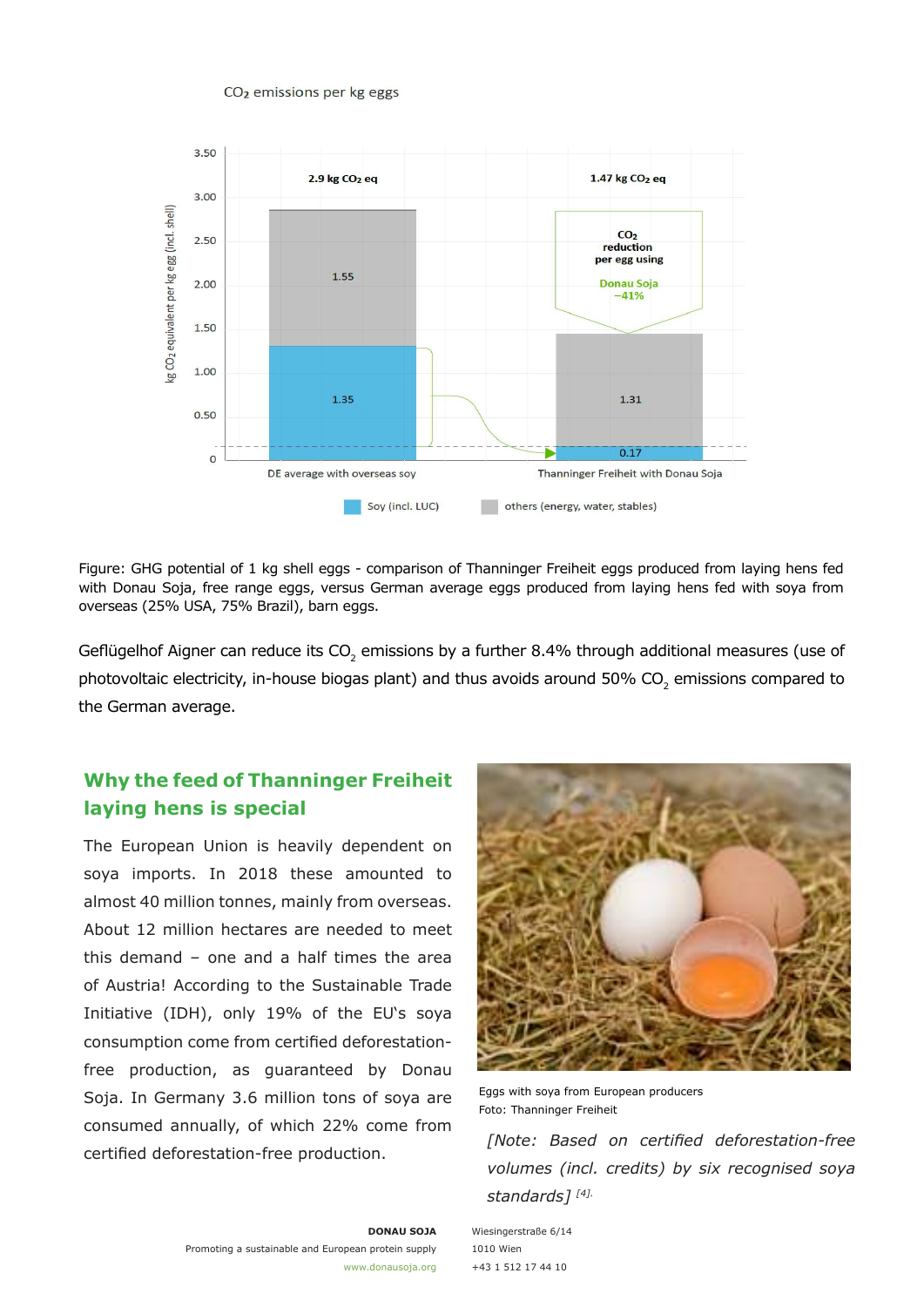Geflügelhof Aigner is a pioneer and relies on regional and deforestation-free animal feed. A large proportion of the feed components for *Thanninger Freiheit* laying hens comes from the farmers´ own production or from regional producers. As well, the toasted soybeans and critical soya meal comes from regional European production: Since 2014 *Thanninger Freiheit* laying hens are fed Donau Soja-certified soya feed from the Danube Region.

The quality labels Donau Soja / Europe Soya guarantee non-GM, sustainably produced soya of European origin. Donau Soja / Europe Soya-certified supply chains protect valuable ecosystems: Soya is only cultivated on land that was dedicated for agricultural use not later than 1 January 2008. By relying on Donau Soja / Europe Soya, Geflügelhof Aigner actively contributes to the preservation of forests and other valuable ecosystems and thus to climate protection.



The quality labels Donau Soja / Europe Soya stand for qualityand origin-controlled soya feed

#### **About the study**

In March 2020, Donau Soja commissioned the Research Institute of Organic Agriculture (FiBL) Austria to investigate how using Donau Soja / Europe Soya-certified soya products impacts the carbon footprint of food and feed products. Shell eggs of the 'Thanninger Freiheit' brand is one of the investigated products. Carbon footprint data on the level of soybean production are an essential part of the study and were collected by Footprint-consult e.U.

Donau Soja thanks Geflügelhof Aigner, the soya processing company BAG Güssing (AT), the soybean producer Agrotirnave (RO) and the other participating soybean producers for their support in the data collection.

#### **About Thanninger Freiheit by Geflügelhof Aigner**

Geflügelhof Aigner is a traditional family business rooted in agriculture. In 1999, the name "Bavarian eggs from ,Thanninger Freiheit" was launched as well as the current egg packing station was built. Geflügelhof Aigner is a pioneer in Germany in the field of sustainable and regional animal feed: since 2014, the farm has been Donau Soja certified. The chickens are fed non-GM, certified soya from Europe.

*Website:* www.thanninger-freiheit.de

Wiesingerstraße 6/14 1010 Wien +43 1 512 17 44 10